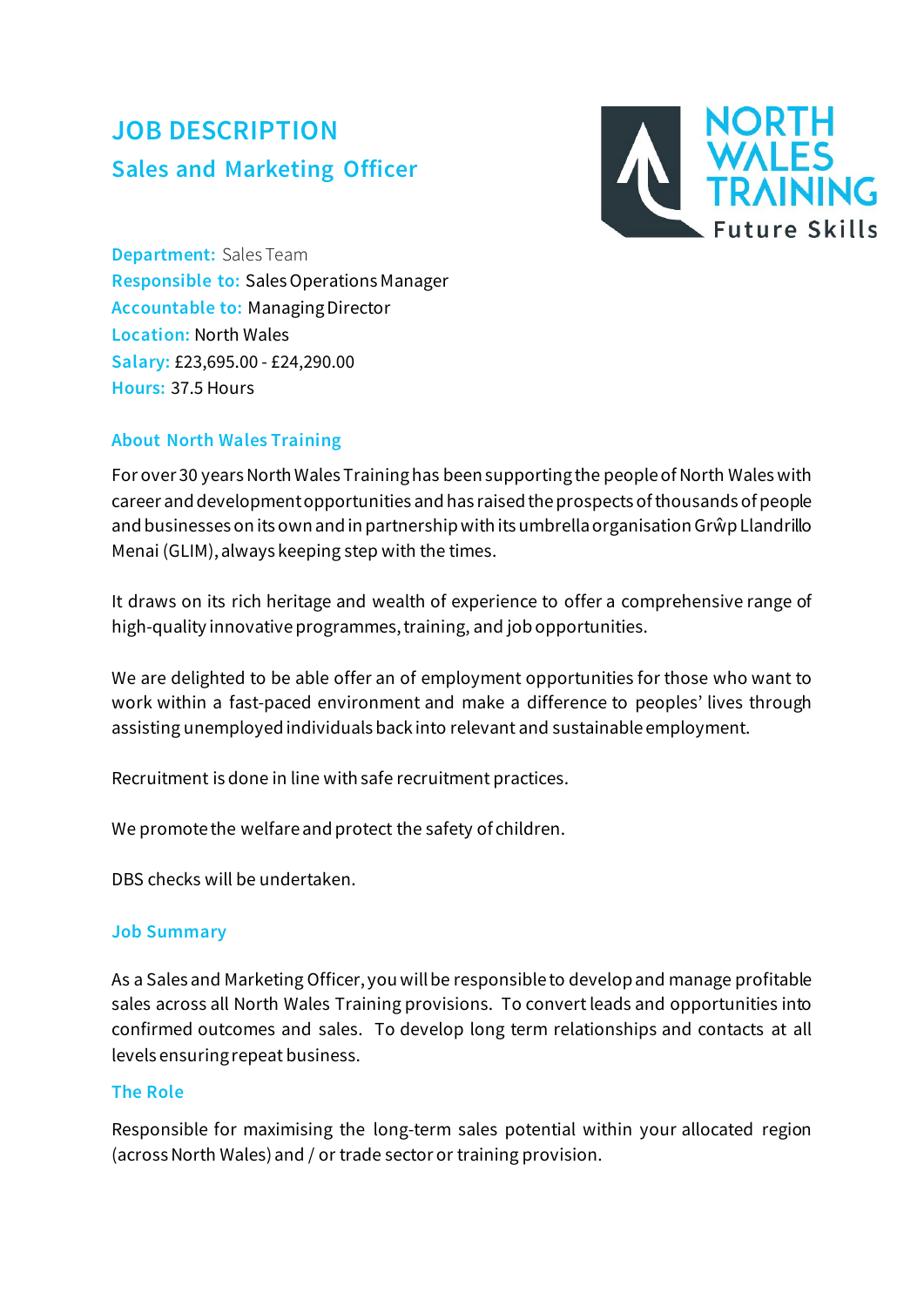Meet individual and specific monetary and recruitment targets within planned timescales.

Maintain current knowledge of developments in the Education and Training Sector (FE, Training Providers, Schools, Government Contracts, etc.), customer activity, competitor activity and our own portfolio of products and services.

Use a multi-channel approach (Multi level training provision) to prospecting and customer relationship management in order to drive sales and enhance the customer experience.

- Research prospect customers, competitors and general market
- Maintain up to date customer records and prospect pipeline
- Provide management reports to Operations Manager
- Develop a scheduled customer call cycle
- Make effective use of marketing materials
- Deliver presentations to local businesses

Maximise sales and marketing campaigns to increase customer awareness of products and services to hit sales targets by using selling, negotiating and project management skills.

Contribute to sales and marketing campaigns and new training provision developments.

Work cross functionally across all internal departments Apprenticeships, Youth and Adult Engagement be able to work both independently and in a team environment.

To be the first point of contact for employer engagement and manage customer relationship including problem resolution.

To participate in and attend trade shows, exhibitions, conventions, to use such events to network and develop target prospect customers, contacts and relationships.

Participate in the marketing/promotional activities.

Maximise the long-term sales potential of partner employer organisations.

Additionally in the course of employer contact, Identify suitable employer opportunities for learners who wish to embark on Government programmes and establish job vacancies for those seeking employment and attending Adult Engagement provision.

Prepare, undertake and report on a series of appointments to existing and potential customers, providing guidance and advice on a full range of products and services to achieve sales targets.

Build up a rapport with local employers to ensure good relationships and a bank of placements is available.

Carry out Health & Safety vetting and monitoring of work placements and be aware of issues surrounding Health and Safety/Safeguarding/prevent the work placement environment.

Promote the Company in line with its corporate image.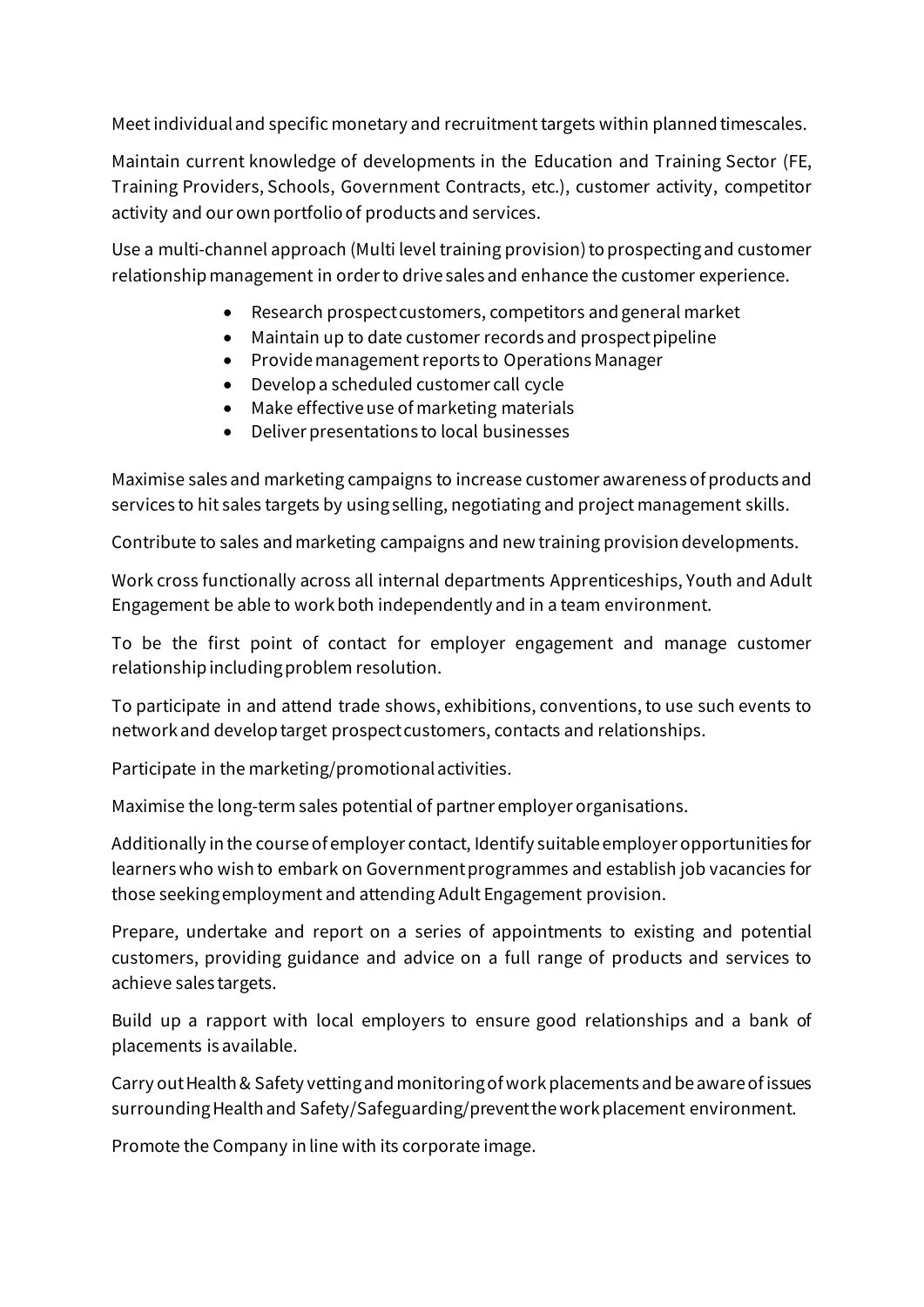Take responsibility for, and be held accountable for the security, condition, and the upkeep of your working environment including public areas, classrooms, workshops, and all equipment used in the course of your employment.

Ensure the integrity, security and confidentiality of information used as part of your role and prevent access to it by unauthorised persons by both internal and external means.

Manage and record your own professional development in line with the Company's Business Plan and Staff Development Plan.

Promote the commitment to Safeguarding in line with the Safeguarding Children and Vulnerable Adults Policy and Procedure.

Promote Equal Opportunities in line with Equal Opportunities Policy.

Ensure that all matters relating to Health and Safety are carried out in line with Company Policy and current legislation.

Assist in the Self-Assessment process and the achievement of the resulting action plans within your role as Sales Enrolment Officer.

As appropriate to your role you will work to the Common Inspection Framework, ISO: 9001:2015, Investors in People, ISO 27001 and other quality standards as required by the company and its partners.

Undertake other duties as deemed appropriate at the discretion of the business.

## **Person Specification**

This position requires a person willing and able to take full responsibility for the tasks they undertake.

The person will need a strong background in sales with demonstrable experience in a range of disciplines.

### **Essential**

- Competency with regard to Safeguarding
- Good communication and interpersonal skills, including excellent written and spoken English
- Good working knowledge of IT systems including Database, Spreadsheets and Word Processing
- An eye for detail and compliance
- The ability to prioritise and organise workload
- Be able to work independently and as part of a team
- Be able to use own initiative appropriately and be aware of when it is appropriate to seek guidance

#### **Benefits**